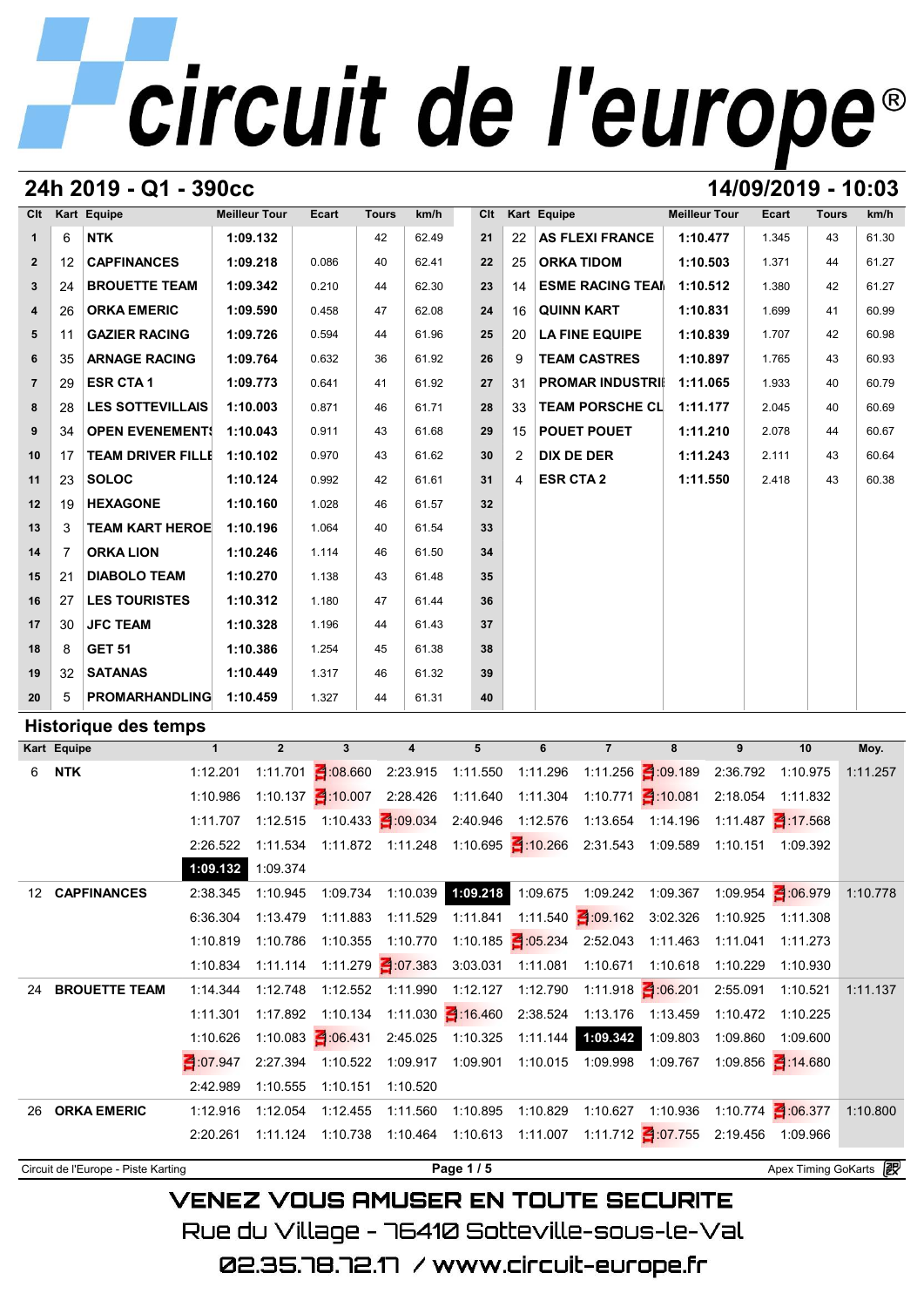|     |                                     |              | I VUIL                        |                             |                                                            | UV              |                   |                                                       | иг                          |                                                       |                     |          |
|-----|-------------------------------------|--------------|-------------------------------|-----------------------------|------------------------------------------------------------|-----------------|-------------------|-------------------------------------------------------|-----------------------------|-------------------------------------------------------|---------------------|----------|
|     | Kart Equipe                         | $\mathbf{1}$ | $\mathbf{2}$                  | 3                           | 4                                                          | 5               | 6                 | $\overline{7}$                                        | 8                           | 9                                                     | 10                  | Moy.     |
|     |                                     | 1:09.708     | 1:09.591                      | 1:09.822                    | 1:09.749                                                   | 1:09.590        | 1:10.928          | 1:09.605                                              |                             | 1:09.766 3:07.319                                     | 2:50.110            |          |
|     |                                     | 1:11.309     | 1:10.893                      | 1:11.046                    | 1:11.517                                                   | 1:10.897        | 1:10.740          | 1:10.624                                              |                             | 1:10.800 1:12.292 2:19.673                            |                     |          |
|     |                                     | 1:11.054     | 1:10.471                      | 1:10.340                    | 1:10.376                                                   | 1:11.215        | 1:11.803          | 1:10.718                                              |                             |                                                       |                     |          |
| 11  | <b>GAZIER RACING</b>                | 1:14.683     | 1:14.405                      | 1:13.394                    | 1:13.156                                                   | 1:14.204        | 1:13.017          | 1:12.423                                              |                             | 1:12.563 1:12.847                                     | 3:15.703            | 1:12.109 |
|     |                                     | 1:12.797     | 1:12.694                      | 1:12.647                    | 1:12.885                                                   |                 | 1:11.891 10.280   | 2:48.168                                              |                             | 1:13.294 1:11.903                                     | 1:13.664            |          |
|     |                                     | 1:12.459     |                               | 1:11.892 3:07.673           | 2:30.257                                                   |                 | 1:11.107 1:10.859 | 1:10.912                                              | 1:11.076                    | 1:11.179 3:07.251                                     |                     |          |
|     |                                     | 2:22.196     | 1:11.834                      | 1:10.861                    | 1:11.602                                                   |                 |                   |                                                       |                             | 1:16.487 1:14.131 2:10.606 1:11.012 1:10.424 1:10.276 |                     |          |
|     |                                     | 1:10.362     | 1:09.967                      | 1:09.726                    | 1:10.070                                                   |                 |                   |                                                       |                             |                                                       |                     |          |
| 35  | <b>ARNAGE RACING</b>                | 4:46.097     | 1:11.265                      | 1:11.240                    | 1:10.601                                                   | 1:10.706        | 1:10.856          | 1:10.496                                              |                             | 1:10.083 $\leq$ :09.163                               | 2:16.816            | 1:10.657 |
|     |                                     | 1:11.913     | 1:12.197                      | 1:10.394                    | 1:12.299                                                   | 1:10.565        |                   | 1:10.186 3:06.698                                     |                             | 6:58.104 1:10.257 1:09.887                            |                     |          |
|     |                                     | 1:10.003     |                               | 1:09.801 13.822             | 2:25.758                                                   | 1:11.202        |                   | 1:10.628  1:10.641                                    |                             | 1:10.570  1:10.189   1:14.660                         |                     |          |
|     |                                     | 4:09.118     | 1:10.277                      | 1:10.316                    | 1:11.376                                                   | 1:10.045        | 1:09.764          |                                                       |                             |                                                       |                     |          |
| 29  | <b>ESR CTA1</b>                     | 3:34.011     | 1:10.803                      | 1:11.103                    | 1:10.298                                                   |                 | 1:10.065 305      | 2:54.939                                              | 1:11.422                    | 1:11.380                                              | 1:11.574            | 1:10.615 |
|     |                                     | 1:10.684     |                               | 1:11.633 $\frac{3}{16.761}$ | 2:43.009                                                   | 1:11.064        | 1:11.080          | 1:10.708                                              | 1:10.609                    | 1:10.499                                              | 1:10.840            |          |
|     |                                     | 3 10 749     | 2:47.760                      | 1:12.421                    | 1:11.124                                                   | 1:10.080        | 1:10.396          | 1:10.115                                              |                             | 1:09.864 1:13.812 2:37.143                            |                     |          |
|     |                                     | 1:10.100     | 1:10.024                      |                             |                                                            |                 |                   | 1:10.013                                              |                             | 1:09.773 1:10.016 1:09.788                            |                     |          |
|     |                                     | 1:10.259     |                               |                             |                                                            |                 |                   |                                                       |                             |                                                       |                     |          |
| 28. | <b>LES SOTTEVILLAIS</b>             | 1:16.308     | 1:13.769                      | 1:13.281                    | 1:13.417                                                   | 1:12.534        | 1:14.602          | 1:12.423                                              |                             | 1:12.396 $\frac{3!}{2!}$ :11.223                      | 3:00.859            | 1:11.399 |
|     |                                     | 1:11.277     | 1:11.674                      | 1:10.673                    | 1:11.264                                                   | 1:11.395        | 1:10.513          | 1:10.340                                              |                             | 1:10.940 $\frac{110.073}{2}$                          | 2:42.529            |          |
|     |                                     | 1:10.409     | 1:10.495                      | 1:10.725                    | 1:10.521                                                   | 1:10.335        | 1:10.174          |                                                       |                             | 1:10.117 $\leq$ :07.629 2:22.378                      | 1:11.154            |          |
|     |                                     | 1:11.103     | 1:10.858                      | 1:12.322                    |                                                            |                 |                   | 1:13.969 1:07.115 2:29.137 1:11.261 1:10.574 1:10.460 |                             |                                                       | 1:10.473            |          |
|     |                                     | 1:10.188     | 1:10.249                      | 1:10.212                    | 1:10.232                                                   | 1:10.522        | 1:10.003          |                                                       |                             |                                                       |                     |          |
| 34  | <b>OPEN EVENEMENTS 1:15.363</b>     |              | 1:11.663                      | 1:11.059                    | 1:10.652                                                   | 1:10.595        | 1:10.940          | 1:10.822                                              | 1:10.582                    | 1:10.915                                              | 1:11.364            | 1:11.769 |
|     |                                     | 1:10.629     |                               | 1:10.759 3:09.582           | 3:15.758                                                   | 1:11.295        | 1:10.993          |                                                       | 1:10.895 - :07.486 2:58.923 |                                                       | 1:14.627            |          |
|     |                                     |              | 1:13.867 $\frac{2}{1}$ 14.263 | 2:26.193                    | 1:12.682                                                   | 1:13.670        | 1:11.999          | 1:12.674                                              |                             | 1:11.868 $\frac{3}{10.531}$                           | 2:35.610            |          |
|     |                                     |              |                               |                             | 1:13.620  1:12.507  1:10.165  2:18.412  1:10.828  1:10.495 |                 |                   | 1:10.504                                              |                             | 1:10.043 - :07.107 2:36.771                           |                     |          |
|     |                                     | 1:12.323     | 1:11.994                      | 1:12.613                    |                                                            |                 |                   |                                                       |                             |                                                       |                     |          |
| 17  | <b>TEAM DRIVER FILLE 1:13.496</b>   |              | 1:11.216                      | 1:10.988                    | 1:11.102                                                   | 1:10.160        | 1:10.211          |                                                       | 1:10.964 3:04.651           | 3:41.536                                              | 1:10.774            | 1:11.009 |
|     |                                     | 1:10.963     | 1:11.292                      | 1:10.204                    | 1:11.586                                                   |                 | 1:10.275 3:04.053 | 3:41.585                                              | 1:10.879                    | 1:10.494                                              | 1:10.237            |          |
|     |                                     |              | 1:10.450 3:04.751             | 2:15.685                    | 1:10.825                                                   | 1:10.108        | 1:10.889          | 1:10.102                                              | 1:10.158                    | 1:10.149                                              | 1:10.285            |          |
|     |                                     | 305441       | 2:36.110                      | 1:11.426                    | 1:11.144                                                   | 1:11.264        | 1:10.851          |                                                       | 1:12.431 23.821             | 2:26.380                                              | 1:12.042            |          |
|     |                                     | 1:14.314     | 312.505                       | 2:34.507                    |                                                            |                 |                   |                                                       |                             |                                                       |                     |          |
|     | 23 SOLOC                            | 1:15.357     | 1:13.289                      |                             | 1:14.961 $\leq$ 16.414                                     | 3:29.981        | 1:13.602          |                                                       | 1:12.591 $\frac{3}{15.489}$ | 3:37.422                                              | 1:15.531            | 1:13.509 |
|     |                                     | 1:15.569     | 1:15.584                      | 1:16.389                    | 1:13.006                                                   |                 | 1:13.630 14.458   | 1:09.726                                              | 1:13.967                    | 1:12.729                                              | 1:12.882            |          |
|     |                                     | 1:12.575     | $\frac{2}{3}$ :12.582         | 2:43.583                    | 1:10.124                                                   |                 | 1:10.593 1:10.337 | 1:32.113                                              | 1:10.274                    | 1:10.751                                              | 1:10.317            |          |
|     |                                     | 1:10.172     |                               | 1:12.273 1:09.660           | 2:26.538                                                   | 1:13.286        | 1:12.592          | 1:11.777                                              | 1:13.255                    | 1:13.875                                              | 1:11.870            |          |
|     |                                     | 3 07 981     | 3:00.707                      |                             |                                                            |                 |                   |                                                       |                             |                                                       |                     |          |
|     | 19 HEXAGONE                         | 1:14.814     | 1:14.187                      | 1:12.146                    | 1:12.033                                                   | 1:11.732        | 1:11.571          | 1:11.547                                              |                             | 1:11.239 15.214                                       | 2:51.405            | 1:11.460 |
|     |                                     | 1:12.035     | 1:11.241                      | 1:11.382                    | 1:10.984                                                   | 1:13.101        |                   | 1:12.008 $308.634$                                    | 2:35.166                    | 1:10.870                                              | 1:11.963            |          |
|     |                                     | 1:11.263     | 1:11.535                      | 1:11.654                    |                                                            | 1:12.914 12.049 |                   | 2:26.297 1:11.715                                     | 1:10.584                    | 1:10.213                                              | 1:10.160            |          |
|     | Circuit de l'Europe - Piste Karting |              |                               |                             |                                                            | Page 2 / 5      |                   |                                                       |                             |                                                       | Apex Timing GoKarts | 毆        |

Rue du Village – 76410 Sotteville–sous–le–Val

02.35.78.72.17 /www.circuit-europe.fr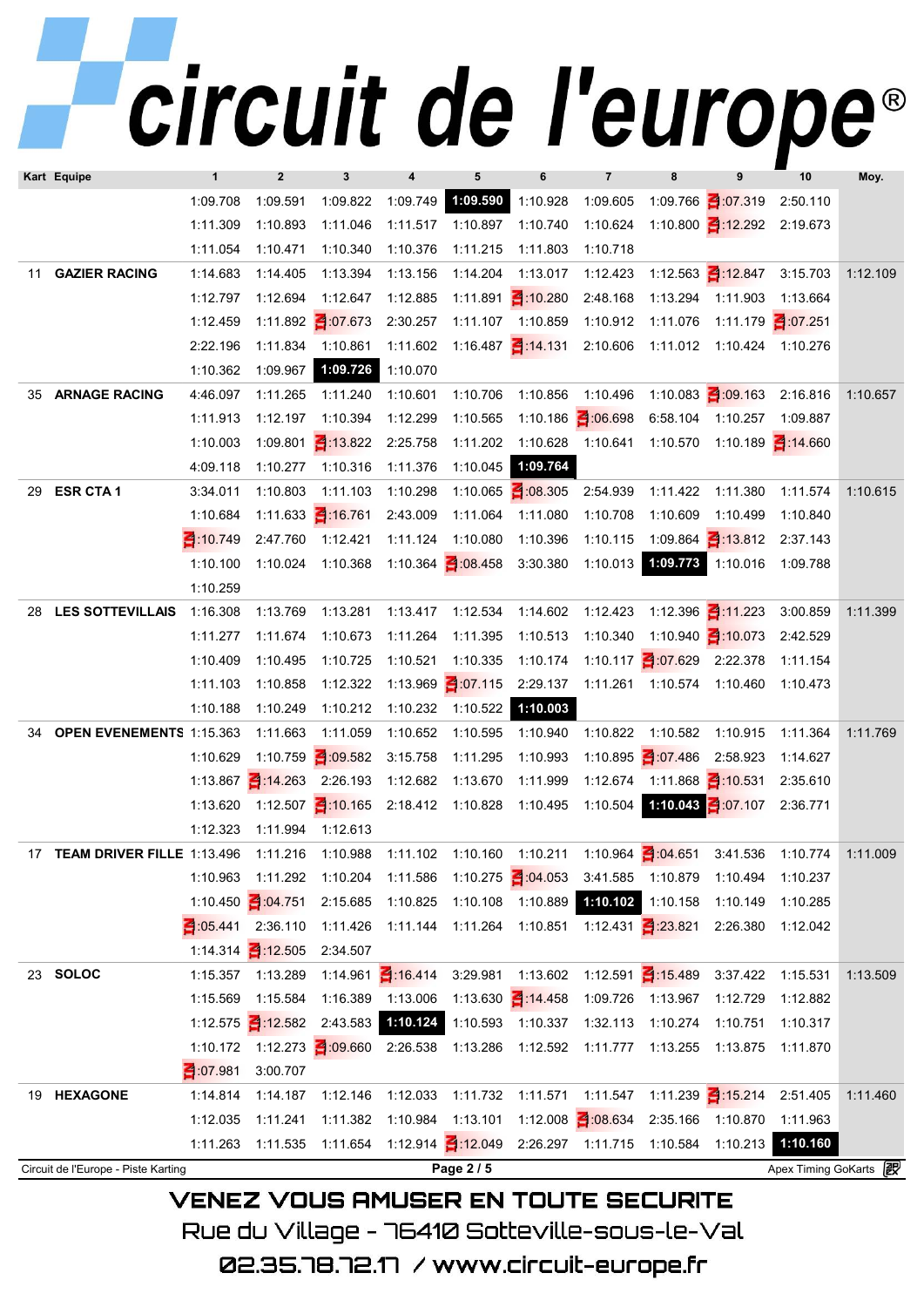|                |                                     |              | TUUTL UU          |                              |                   |                                                                |                                |                                        |                                | UUI V                                                                   |                       |          |
|----------------|-------------------------------------|--------------|-------------------|------------------------------|-------------------|----------------------------------------------------------------|--------------------------------|----------------------------------------|--------------------------------|-------------------------------------------------------------------------|-----------------------|----------|
|                | Kart Equipe                         | $\mathbf{1}$ | $\mathbf{2}$      | 3                            | 4                 | 5                                                              | 6                              | $\overline{\phantom{a}}$               | 8                              | 9                                                                       | 10                    | Moy.     |
|                |                                     | 1:10.542     | 1:10.610          | 1:10.409                     |                   | 1:10.455 1:13.087                                              | 2:08.240                       | 1:12.237                               | 1:11.460                       | 1:11.145 1:11.317                                                       |                       |          |
|                |                                     | 1:10.533     | 1:10.640          | 1:10.646                     | 1:11.399          | 1:10.566                                                       | 1:10.664                       |                                        |                                |                                                                         |                       |          |
| 3              | TEAM KART HEROE! 1:17.670           |              | 1:16.791          | 1:15.186 1:14.876            |                   | 3:42.188                                                       | 1:13.169                       | 1:12.832                               | 1:12.039                       | 1:12.072                                                                | 1:11.708              | 1:12.372 |
|                |                                     | 3 10 488     | 3:30.681          | 1:13.016 1:12.995            |                   |                                                                | 1:12.408 14.024                | 2:37.510                               | 1:11.459                       | 1:11.529                                                                | 1:11.308              |          |
|                |                                     | 3:15.683     | 2:33.147          | 1:12.495                     | 1:11.911          |                                                                | 1:11.403 - :09.602 2:37.554    |                                        | 1:11.369                       | 1:10.407                                                                | 1:10.304              |          |
|                |                                     | 3 06.723     | 2:52.218          | 1:10.527                     | 1:10.333          |                                                                | 1:10.196 $\frac{2}{1}$ 19.129  | 2:43.525                               | 1:13.276                       | 1:12.710                                                                | 1:12.562              |          |
| $\overline{7}$ | <b>ORKA LION</b>                    | 36.209       | 1:12.715          | 1:12.325                     | 1:13.289          | 1:11.467                                                       | 1:10.555                       |                                        | 1:12.008 $\frac{2}{3}$ :09.839 | 2:39.289                                                                | 1:11.820              | 1:11.351 |
|                |                                     | 1:11.616     | 1:11.068          | 1:10.570                     | 1:11.349          |                                                                | 1:10.529 10.740                | 2:22.441                               | 1:11.340                       | 1:11.128                                                                | 1:10.771              |          |
|                |                                     | 1:10.972     | 1:11.458          |                              | 1:11.280 1:11.559 | 2:11.556                                                       | 1:10.613                       | 1:10.431                               | 1:11.113                       | 1:11.190                                                                | 1:11.193              |          |
|                |                                     | 3.08.232     | 2:27.493          | 1:13.504 1:10.948            |                   | 1:10.364                                                       | 1:10.246                       |                                        | 1:10.485 $\frac{2}{109.244}$   | 2:25.693                                                                | 1:11.841              |          |
|                |                                     | 1:11.301     | 1:11.616          | 1:12.073                     | 1:11.028          | 1:12.083                                                       | 1:11.003                       |                                        |                                |                                                                         |                       |          |
| 21             | <b>DIABOLO TEAM</b>                 | 1:16.587     | 1:15.083          | 1:17.130 20.721              |                   | 3:06.930                                                       | 1:13.985                       | 1:12.671                               | 1:11.994                       |                                                                         | 1:12.459 3:09.369     | 1:12.625 |
|                |                                     | 2:26.756     | 1:13.460          | 1:14.978                     | 1:13.559          |                                                                | 1:13.000 12.484                | 2:16.994                               | 1:12.758                       | 1:12.211                                                                | 1:12.511              |          |
|                |                                     | 344          | 2:26.863          | 1:13.397                     | 1:14.297          |                                                                | 1:13.424  1:13.001   1:10.670  |                                        | 2:33.776                       | 1:11.216                                                                | 1:10.912              |          |
|                |                                     | 1:10.925     | 1:11.015          | 1:11.352 1:11.202            |                   |                                                                |                                | 1:11.858  1:10.796  1:10.270  1:11.767 |                                | 2:38.055                                                                | 1:11.595              |          |
|                |                                     | 1:10.822     | 1:10.931          | 1:12.003                     |                   |                                                                |                                |                                        |                                |                                                                         |                       |          |
| 27             | <b>LES TOURISTES</b>                | 1:13.729     | 1:12.767          | 1:14.120                     | 1:13.204          | 1:11.387                                                       | 1:11.322                       | 1:10.818                               | 1:11.870                       | 1:11.781                                                                | 1:11.068              | 1:12.782 |
|                |                                     | 1:10.545     | 1:11.003          | 1:10.312                     | 1:11.099          | 1:10.575                                                       |                                | 1:12.167 $\frac{3}{2}$ 09.268          | 2:29.304                       | 1:14.526                                                                | 1:13.641              |          |
|                |                                     | 1:12.374     | 1:11.668          | 1:12.096                     | 1:11.902          | 1:12.548                                                       |                                | 1:12.198 $\frac{3}{107.540}$           | 2:26.209                       | 1:12.795                                                                | 1:11.809              |          |
|                |                                     | 1:11.861     | 1:12.325          | 1:11.780                     | 1:11.988          | 1:11.610                                                       | 1:11.718 1:14.040              |                                        | 2:22.398                       | 1:15.289                                                                | 1:14.803              |          |
|                |                                     | 1:15.905     | 1:15.461          | 1:16.448                     | 1:15.703          | 1:14.391                                                       | 1:14.337                       | 1:17.159                               |                                |                                                                         |                       |          |
| 30             | <b>JFC TEAM</b>                     | 3:47.955     | 1:14.289          | 1:13.615                     | 1:12.818          | 1:13.727                                                       | 1:13.853                       | 1:12.930                               |                                | 1:12.068 3:08.512                                                       | 2:26.081              | 1:12.186 |
|                |                                     | 1:10.605     | 1:11.039          | 1:10.604                     | 1:10.328          | 1:12.146                                                       |                                | 1:11.044 17.289                        | 2:58.539                       | 1:12.858                                                                | 1:12.246              |          |
|                |                                     | 1:11.762     | 1:12.570          | 1:12.187                     |                   | 1:12.608 $\leq$ 10.738                                         | 2:53.864                       | 1:11.636                               | 1:10.927                       | 1:10.747                                                                | 1:12.869              |          |
|                |                                     | 1:11.053     | 1:10.852          | 1:10.541                     | 1:10.382          |                                                                |                                | 1:10.572  1:12.063  1:10.644  1:15.550 |                                | 46.281                                                                  | 1:14.614              |          |
|                |                                     | 1:14.614     |                   | 1:15.263  1:13.447  1:12.989 |                   |                                                                |                                |                                        |                                |                                                                         |                       |          |
| 8              | <b>GET 51</b>                       | 1:15.698     | 1:15.671          |                              |                   |                                                                |                                |                                        |                                | 1:12.688 1:12.857 1:11.721 1:11.649 1:10.973 1:11.393 1:09.427 2:46.668 |                       | 1:11.859 |
|                |                                     | 1:11.325     | 1:10.493          | 1:10.703                     | 1:11.014          |                                                                |                                |                                        |                                | 2:34.483 1:10.877                                                       | 1:11.526              |          |
|                |                                     | 1:10.893     | 1:10.626 3:06.701 |                              | 2:13.546          |                                                                | 1:11.823  1:11.228  1:11.638   |                                        |                                | 1:11.328 3:07.076                                                       | 2:42.002              |          |
|                |                                     | 1:16.136     | 1:11.385          | 1:11.429                     | 1:11.022          |                                                                |                                |                                        |                                | 2:26.867 1:12.420 1:12.218                                              |                       |          |
|                |                                     | 1:12.117     | 1:11.906          | 1:12.032                     | 1:11.253          | 1:11.850                                                       |                                |                                        |                                |                                                                         |                       |          |
|                | 32 SATANAS                          | 1:15.993     | 1:14.161          | 1:13.673                     | 1:13.229          |                                                                | 1:13.402  1:13.113  1:13.609   |                                        |                                | 1:12.400 1:18.381 2:57.767                                              |                       | 1:12.128 |
|                |                                     | 1:12.132     | 1:11.374          | 1:10.449                     | 1:11.497          |                                                                | 1:12.774 1:11.523              | 1:12.351                               |                                | 1:11.432 $\leq$ 09.722                                                  | 2:41.826              |          |
|                |                                     | 1:11.765     | 1:11.204          | 1:11.007                     | 1:11.133          | 1:10.939                                                       | 1:11.108                       | 1:11.304                               | 1:11.346                       | 1:10.859                                                                | 1:11.201              |          |
|                |                                     | 1:12.789     | 1:13.383          | 1:10.931 3:06.950            |                   | 2:40.392                                                       | 1:10.965                       | 1:10.953                               | 1:11.539                       | 1:11.607  1:11.852                                                      |                       |          |
|                |                                     | 1:17.781     | 1:13.143          | 1:12.051                     | 1:11.061          | 1:10.866                                                       | 1:11.233                       |                                        |                                |                                                                         |                       |          |
| 5              | PROMARHANDLING 1:17.065             |              | 1:14.936          | 1:13.304                     | 1:12.877          | 1:13.653                                                       |                                | 1:12.351 $\le$ 12.522 3:08.878         |                                | 1:11.855                                                                | 1:12.199              | 1:12.372 |
|                |                                     | 1:11.089     | 1:13.563          | 1:11.614                     | 1:11.675          | 1:11.369                                                       |                                | 1:11.958 1:11.742                      | 1:11.698                       | 1:12.102 10.672                                                         |                       |          |
|                |                                     | 2:43.790     | 1:11.398          | 1:10.459                     | 1:11.267          | 1:10.577                                                       | 1:11.413 $\frac{3}{2}$ :10.128 |                                        |                                | 2:49.638 1:15.415 1:14.756                                              |                       |          |
|                |                                     |              |                   |                              |                   | 1:14.376 1:17.193 2:40.718 1:12.513 1:11.839 1:11.904 1:11.490 |                                |                                        |                                | 1:11.230 1:11.294                                                       | 2:23.808              |          |
|                | Circuit de l'Europe - Piste Karting |              |                   |                              |                   | Page 3 / 5                                                     |                                |                                        |                                |                                                                         | Apex Timing GoKarts 2 |          |

VENEZ VOUS AMUSER EN TOUTE SECURITE Rue du Village – 76410 Sotteville-sous-le-Val

02.35.78.72.17 /www.circuit-europe.fr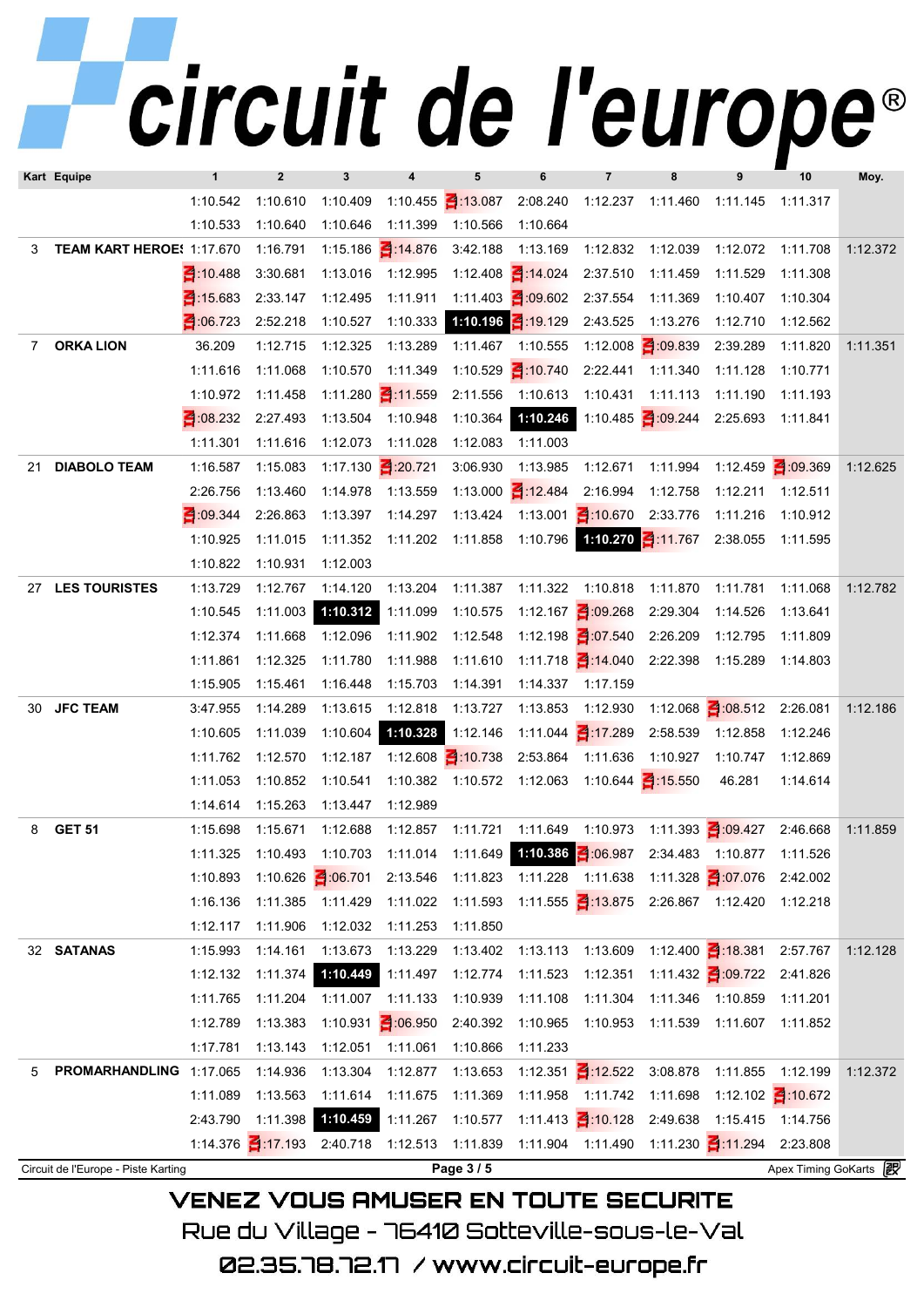## circuit de l'europe®

|    | Kart Equipe                         | 1                      | $\overline{2}$       | $\mathbf{3}$         | 4                                      | 5                             | 6                               | $\overline{7}$                                                                 | 8                              | 9                             | 10                    | Moy.     |
|----|-------------------------------------|------------------------|----------------------|----------------------|----------------------------------------|-------------------------------|---------------------------------|--------------------------------------------------------------------------------|--------------------------------|-------------------------------|-----------------------|----------|
|    |                                     | 1:12.271               | 1:11.788             | 1:11.374             | 1:11.554                               |                               |                                 |                                                                                |                                |                               |                       |          |
|    | 22 AS FLEXI FRANCE                  | 1:14.235               | 1:12.633             | 1:13.003             | 1:11.878                               |                               |                                 | 1:12.242 1:16.845 3:54.892 1:10.810                                            |                                | 1:12.369                      | 1:12.777              | 1:11.696 |
|    |                                     | 1:12.160               | 1:12.561             |                      | 1:10.671 15.879                        |                               | 3:39.441 1:11.909               | 1:11.442                                                                       | 1:11.266                       | 1:11.758                      | 1:11.550              |          |
|    |                                     | 1:11.043               | 3:08.214             |                      | 2:38.958 1:12.066                      | 1:11.713                      | 1:11.549                        | 1:11.510                                                                       | 1:11.449                       | 1:11.377                      | 1:11.796              |          |
|    |                                     | 1:11.439               | 1:11.095             |                      |                                        |                               |                                 | 1:11.061 $\frac{2}{3}$ :11.231 2:59.019 1:11.132 1:10.477 1:11.030 1:11.767    |                                |                               | 1:10.735              |          |
|    |                                     | 1:11.749               | 1:10.967             | 1:12.141             |                                        |                               |                                 |                                                                                |                                |                               |                       |          |
| 25 | <b>ORKA TIDOM</b>                   | 1:13.824               | 1:14.135             |                      | 1:13.992  1:13.311                     |                               |                                 | 1:13.293  1:13.866  1:13.471  2:55.313  1:12.139                               |                                |                               | 1:12.550              | 1:12.573 |
|    |                                     | 1:12.039               | 1:12.697             |                      | 1:12.518 1:08.888                      | 2:21.321                      | 1:13.608                        | 1:14.369                                                                       | 1:12.933                       | 1:13.051                      | 1:13.228              |          |
|    |                                     | 324                    | 2:28.092             | 1:13.286             | 1:12.820                               | 1:12.897                      | 1:13.594                        |                                                                                | 1:12.314 1:10.472 2:45.701     |                               | 1:12.546              |          |
|    |                                     | 1:12.011               | 1:11.402             | 1:11.881             | 1:12.228                               |                               | 1:12.372 1:16.681               |                                                                                |                                | 2:28.883 1:11.836 1:11.042    | 1:10.912              |          |
|    |                                     | 1:10.938               | 1:10.503             | 1:11.651             | 1:11.726                               |                               |                                 |                                                                                |                                |                               |                       |          |
| 14 | <b>ESME RACING TEAN 1:15.156</b>    |                        | 1:13.651  1:13.447   |                      | 1:13.484                               |                               |                                 | $1:12.887$ $\leq 1:16.395$ $3:42.514$ $1:12.312$ $1:11.398$                    |                                |                               | 1:10.966              | 1:12.887 |
|    |                                     | 1:10.770               | 1:10.756 11.291      |                      | 2:36.893                               | 1:11.836                      | 1:11.882 1:11.013               |                                                                                |                                | 1:11.267 1:10.748             | 1:11.394              |          |
|    |                                     | 1:10.903               | 3:09.095             | 2:43.484             | 1:16.913                               | 1:16.969                      | 1:16.476 1:14.865               |                                                                                |                                | 1:16.437 $\frac{3}{1}$ 18.681 | 2:33.573              |          |
|    |                                     | 1:15.482               | 1:14.650             |                      |                                        |                               |                                 | $1:14.347$ $4:13.301$ $2:31.090$ $1:11.155$ $1:11.214$ $1:10.512$ $4:09.183$   |                                |                               | 2:22.578              |          |
|    |                                     | 1:11.609               | 1:12.114             |                      |                                        |                               |                                 |                                                                                |                                |                               |                       |          |
|    | 16 QUINN KART                       | 1:18.422               | 1:17.063             |                      |                                        |                               |                                 | 1:16.366 $\leq$ 1:09.983 3:22.568 1:14.346 1:15.432 $\leq$ 1:12.139            |                                | 55.756                        | 1:16.325              | 1:13.989 |
|    |                                     | 1:13.962               | 1:14.212             | 1:15.300             | 1:18.406 1:12.526 3:01.807             |                               |                                 |                                                                                | 1:10.894 1:12.418              | 1:10.916 <b>3:06.611</b>      |                       |          |
|    |                                     | 2:48.385               | 1:11.798             | 1:11.735             |                                        |                               |                                 | 2:59.507 1:16.373                                                              |                                |                               | 1:15.097 12.456       |          |
|    |                                     | 2:31.661               | 1:14.013             |                      |                                        |                               |                                 |                                                                                |                                |                               | 1:13.217 1:13.117     |          |
|    |                                     | 1:14.078               |                      |                      |                                        |                               |                                 |                                                                                |                                |                               |                       |          |
| 20 | <b>LA FINE EQUIPE</b>               | 1:16.737               | 1:13.857             | 1:12.656             |                                        |                               |                                 | $1:11.748$ $1:12.363$ $1:11.531$ $1:11.481$ $1:12.207$ $1:12.034$ $1:07.231$   |                                |                               |                       | 1:14.158 |
|    |                                     | 2:31.844               | 1:11.882             | 1:11.543             | 1:10.839                               |                               |                                 | 1:11.275  1:11.456  1:12.404  1:13.766  1:05.969                               |                                |                               | 3:44.610              |          |
|    |                                     | 1:21.685               | 1:19.853             |                      | 1:19.816 1:19.762                      |                               | 1:18.627  1:18.458   21.640     |                                                                                |                                | 3:18.150  1:13.514  1:12.738  |                       |          |
|    |                                     | 1:13.931               | 1:16.051             |                      |                                        |                               |                                 | 1:13.678  1:12.483  1:15.799  2:32.763  1:14.794  1:13.023  1:13.295  1:13.572 |                                |                               |                       |          |
|    |                                     | 3 16.724               | 2:51.140             |                      |                                        |                               |                                 |                                                                                |                                |                               |                       |          |
| 9  | <b>TEAM CASTRES</b>                 | 1:17.705               |                      |                      |                                        |                               |                                 | 1:16.363  1:17.750  1:15.693  1:15.020  1:13.956  3:44.158  1:18.099           |                                | 1:16.547                      | 1:14.753              | 1:14.216 |
|    |                                     | 1:14.855               |                      |                      |                                        |                               |                                 | 1:13.958 1:10.495 2:20.028 1:13.491 1:12.701 1:13.948 1:13.236                 |                                | 1:13.949 1:13.303             |                       |          |
|    |                                     | $\blacksquare$ :11.686 | 2:29.842             | 1:12.581<br>1:16.123 |                                        |                               |                                 | 1:12.662 1:10.897 1:11.844 1:13.794 1:12.336 1:10.127 2:27.646                 |                                |                               |                       |          |
|    |                                     | 1:15.223<br>1:12.078   | 1:16.129<br>1:12.276 | 1:11.857             |                                        |                               |                                 |                                                                                |                                |                               |                       |          |
| 31 | PROMAR INDUSTRIE 5:53.702           |                        | 1:13.257             |                      | 1:12.462  1:11.968  1:08.568  3:28.854 |                               |                                 | 1:13.048                                                                       | 1:14.663                       | 1:12.906                      | 1:13.630              | 1:22.700 |
|    |                                     | 21.403                 | 2:56.096             |                      | 1:15.375 1:14.595                      | 1:13.232 1:12.920             |                                 |                                                                                | 1:13.760 11.979                | 44.959                        | 1:13.586              |          |
|    |                                     | 1:12.005               | 1:13.191             | 1:13.021             | 1:12.077                               |                               |                                 | 1:11.812  1:11.302  1:11.065  1:11.820  1:08.790                               |                                |                               | 2:35.287              |          |
|    |                                     | 1:11.942               | 1:11.661             | 1:12.912             |                                        | 1:11.520 $\frac{3}{5}$ 08.503 | 2:50.701                        | 1:15.220                                                                       | 1:14.970                       | 1:14.697 11.384               |                       |          |
| 33 | TEAM PORSCHE CLI 1:15.444           |                        | 1:12.852             | 1:12.098             | 1:12.576                               | 1:12.229                      | 1:12.061                        |                                                                                | 1:11.715 $\frac{2}{11}$ 11.293 | 2:40.456                      | 1:18.778              | 1:15.501 |
|    |                                     | 1:17.541               | 1:17.394             | 1:17.097             | 1:18.211                               |                               | 1:17.752 14.487                 | 2:48.884                                                                       | 1:23.601                       | 1:23.546                      | 1:11.188              |          |
|    |                                     | 1:22.025               |                      | 1:20.563 19.229      | 2:14.294                               |                               | 1:11.449 $\frac{3}{100}$ 08.420 | 2:25.863                                                                       |                                | 1:11.703 3:08.052             | 2:29.869              |          |
|    |                                     | 1:12.265               | 1:12.862             |                      | 1:11.177 $\leq$ 16.900                 |                               | 2:35.124 1:15.517 1:14.332      |                                                                                |                                | 1:17.069 $\frac{2}{3}$ 17.753 | 2:34.713              |          |
|    | 15 POUET POUET                      | 1:19.246               | 1:16.912             |                      | 1:19.667 1:19.921                      | 1:17.654                      |                                 | 1:17.582 17.177                                                                | 57.653                         | 1:18.293                      | 1:16.375              | 1:16.330 |
|    | Circuit de l'Europe - Piste Karting |                        |                      |                      |                                        | Page 4 / 5                    |                                 |                                                                                |                                |                               | Apex Timing GoKarts 2 |          |
|    |                                     |                        |                      |                      |                                        |                               |                                 |                                                                                |                                |                               |                       |          |

**VENEZ VOUS AMUSER EN TOUTE SECURITE** Rue du Village – 76410 Sotteville-sous-le-Val

02.35.78.72.17 /www.circuit-europe.fr